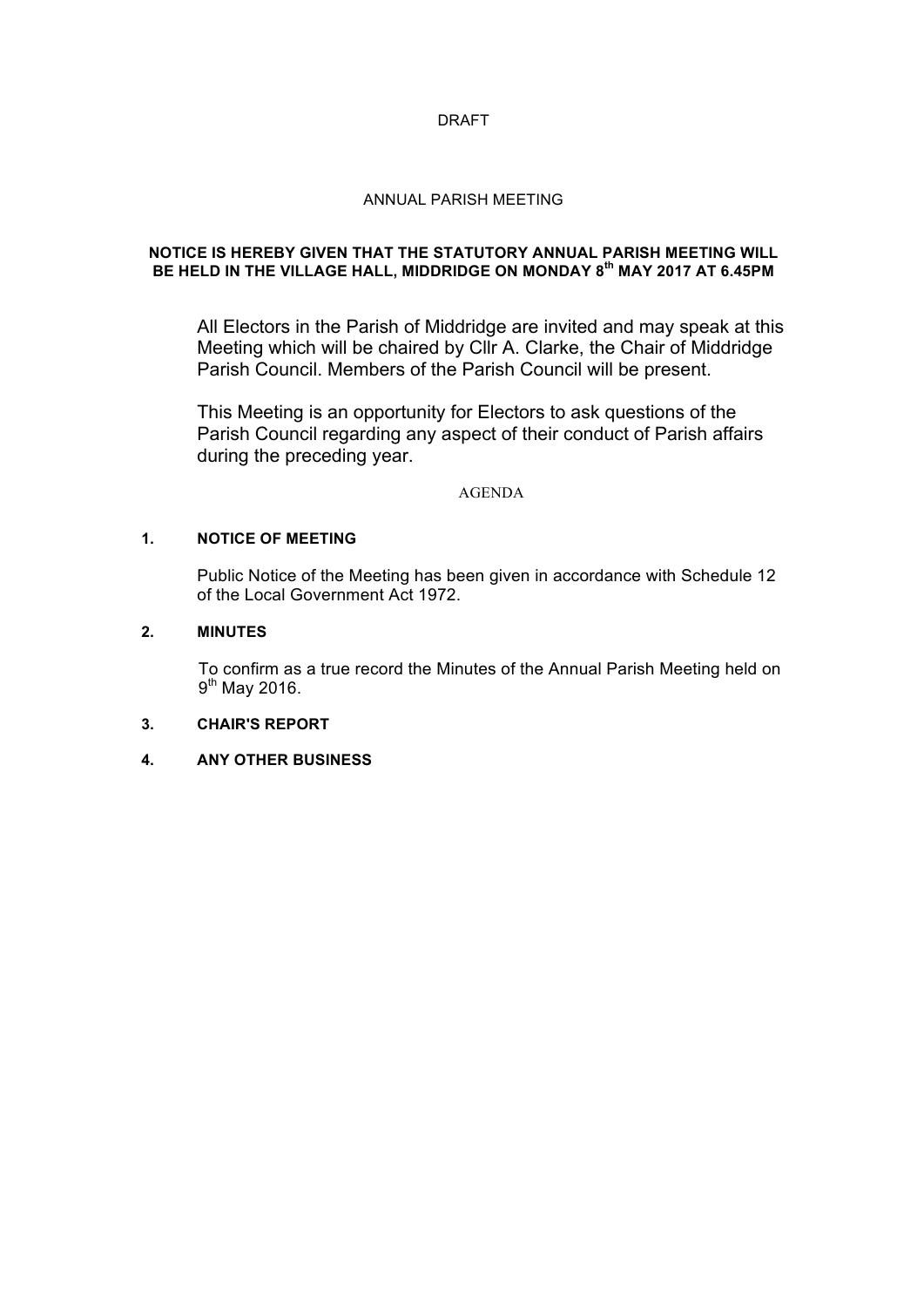#### DRAFT

# **MIDDRIDGE PARISH**

Minutes of the proceedings of the Statutory Annual Parish Meeting held in the Village Hall, Middridge on Monday 9<sup>th</sup> May 2016

- **Present:** Councillor Mrs A Clarke (Chair), Councillors Mr J Clarke, Mr W Mellors, and Mr P Makinson.
- **In Attendance:** Mr J & Mrs M Smith, Ms K Bullock. Cllrs M Dixon. J Gray & J Clare (DCC)

# **1/16 NOTICE OF THE MEETING**

The notice convening the Meeting was taken as read.

#### **2/16 MINUTES**

**RESOLVED** that the Minutes of the proceedings of the Statutory Annual Parish Meeting held on  $11<sup>th</sup>$  May 2015 be confirmed as a true record and signed by the Chair.

## **3/16 CHAIR'S REPORT**

The Chair briefly summarised the Parish Council's activities during the preceding busy year, and made the following points:-

i. She thanked Alan Jordan for his excellent work as Parish Clerk, particularly his organisational skills. Alan has been appointed as a member of the GAMP Crime & Community Safety Task Group, and is shortly to join the GAMP Board as a Public Representative. It is important that we have some representation on GAMP, to remind everyone that Middridge is a full partner.

Alan and/or I have tried to attend GAMP Board Meetings as much as possible, as well as the CDALC Forum Meetings. I have continued as a representative on the CDALC Executive Committee.

- ii. We were pleased to hear that the Persimmon Homes "Eldon Whins" Planning Application has been withdrawn, but remain sceptical that this is the end of the matter.
- iii. Added to this, there has been the recent HCA Outline Planning Application for 266 Houses on the original "Eldon Whins" Site, to which, guided by the results of the Housing Survey conducted to support our Neighbourhood Plan, the Parish Council are objecting.
- iv. Our Neighbourhood Plan is progressing slowly, but it would be good to push ahead with it, so as to give strength to our objection to "Eldon Whins" being included in the County Plan.
- v. We were sorry to lose Elaine Crow from the Parish Paths Partnership; she was always very helpful and supportive. Unfortunately no-one has been appointed in her place. We are also having a reduced Budget for Paths Maintenance, which means the grass is cut less often.
- vi. Our County Councillors continue to be a great support, and are always at hand to give advice.